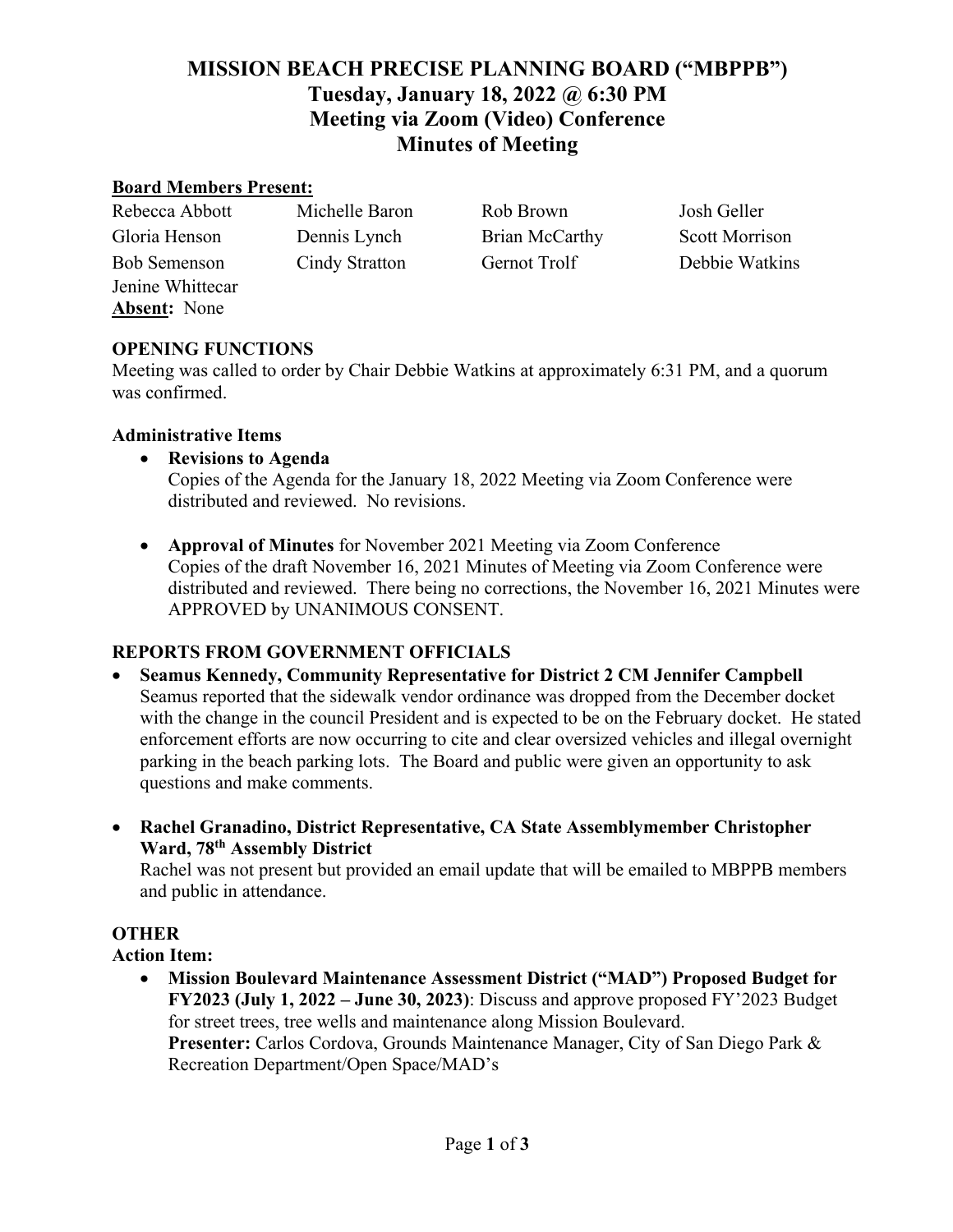Carlos Cordova reviewed the Final Draft #1 January 12, 2022 Budget Worksheet. The Board and public were given an opportunity to ask questions and comment. The following recommendations were made:

- The \$40K carry-forward budget item for beautification, etc. be listed as a separate identifiable line item;
- The tree well beautification made up of decomposed granite will be shifted from South Mission Beach to North Mission Beach due to the multiple capital improvement projects happening concurrently in South Mission Beach.
- The solar lighting plan under beautification will be removed since it did not work to be mounted on trees. Electricity is needed and is not available for each tree/tree well.

After further comment, the following motion was duly made:

**MOTION #1 was made and seconded by Gloria Henson TO APPROVE the DRAFT 1/12/2022 Proposed Budget Worksheet for the Mission Boulevard Maintenance Assessment District Fiscal year 2023 (07-01-22 to 06-30-23) with the above-mentioned changes.**

 **VOTE: For: 11 Against: 1 Abstain: 0 Motion passed**. [Against: G. Trolf]

## **BUILDING PLAN REVIEW**

**Action Item:** 

• **Pavelonis Residence CDP; Project No. 677523:** Process Three Coastal Development Permit to demolish existing single-story dwelling unit and to construct a three-story single dwelling unit located at **817 Vanitie Court**. The 0.03-acre site in the Mission Beach Planned District Residential Northern (MBPD-R-N) Zone, Coastal (Appealable), Coastal Height Limit; Parking Impact (Coastal and Beach), Residential Tandem Parking, Transit Area and Transit Priority Area Overlay Zones within the Mission Beach Community Plan Area in Council District 2

**Presenter:** Tim Golba, Golba Architecture, Inc.

Homeowners Terese and Joel Pavelonis were not present.

Architect Tim Golba gave a PowerPoint presentation of the proposed development, which included an update on the FEMA Flood Map changes for North Mission Beach particularly the bayside. Project Reviewer Dennis Lynch reviewed the plans for the MBPPB. He pointed out that by raising the foundation two (2) feet from existing grade, the standard setback beginning at 20 feet above existing grade and sloping back at a 45 degree angle impacted the third floor, which does not meet the PDO. Dennis also noted that the roof overhang on the top level needs to be pulled back to comply with the 45 degree angle setback. Architect Golba agreed and was given the opportunity to come back in February to present the development plans with the necessary changes. No action was taken.

**NON-AGENDA PUBLIC COMMENT -** One minute per speaker for issues **NOT** on the Agenda and within the purview of the MBPPB. None.

### **BOARD COMMUNICATIONS**